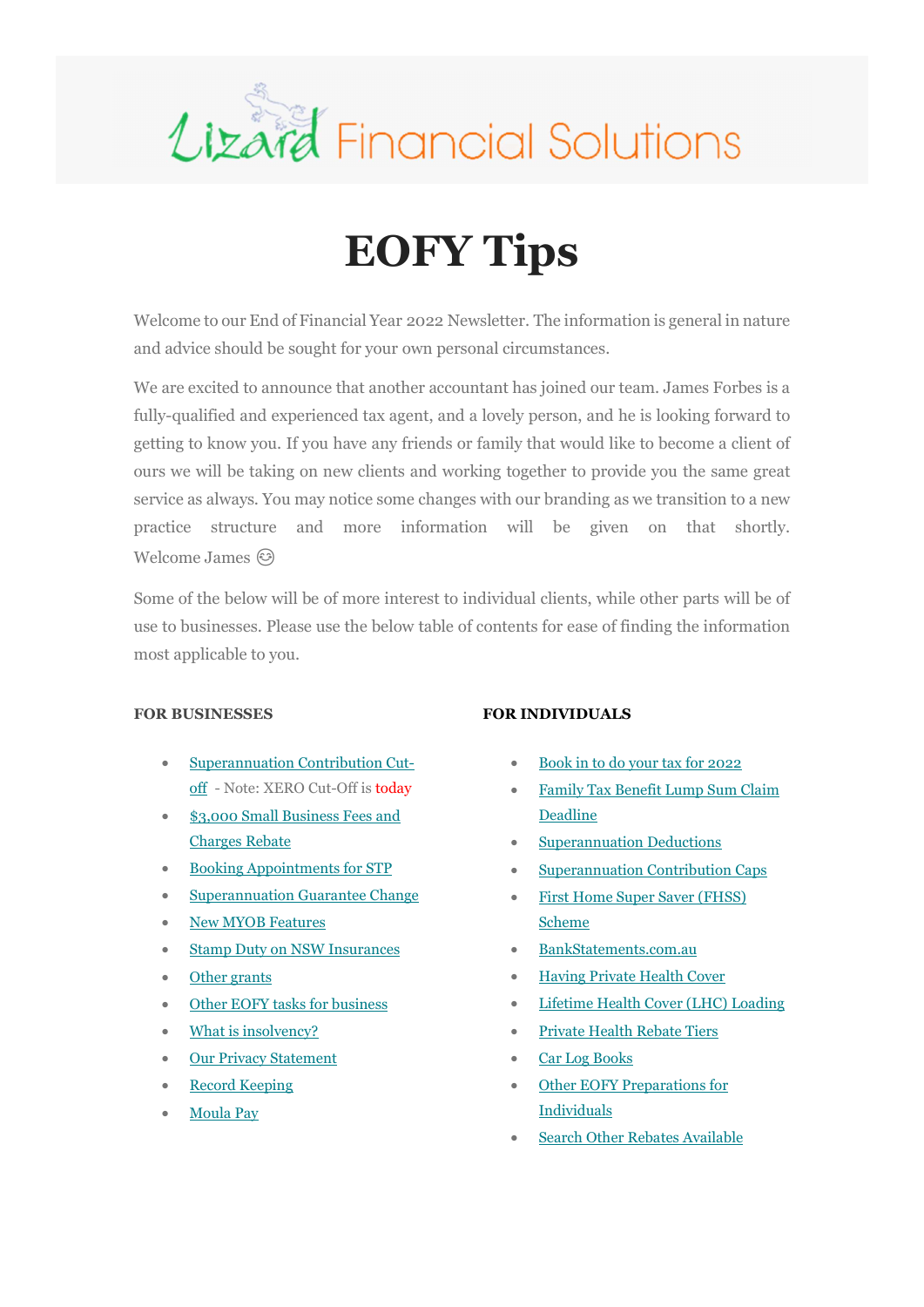# Business Tips

## SUPERANNUATION CONTRIBUTIONS

The 30 June cut-off for superannuation credits to be received by funds this financial year is fast approaching. The general concessional contributions cap is currently \$27,500 for all ages. This limit includes ALL amounts paid per person for super on which a tax deduction has been claimed, such as SGC, salary sacrifice and additional employer super amounts. Any credits received by the super fund after 30 June will count towards the following year's cap, so be sure to make any super payments well before the end of the financial year to account for processing times (Xero have noted a cut-off of today 14 **June,** while MYOB super should be processed prior to 23 June). Businesses can only claim a deduction this year for super paid this year, not on accrued super. If you need any assistance in processing super in advance or calculating payments within contribution limits, please contact us.



## \$3,000 SMALL BUSINESS FEES AND CHARGES REBATE

Don't forget to claim the NSW Small Business Expenses rebate if you're entitled to it and have eligible expenses. Applications close 24 June 2022, claims close 30 June 2022. Eligible businesses and not-for-profits only need to apply for the rebate once but can submit multiple claims until the full value of \$3,000 is reached.

It can be used to offset eligible costs that are in your business name including licencing, tolls and business vehicle registrations (but not fines or penalties). Read all about it here.

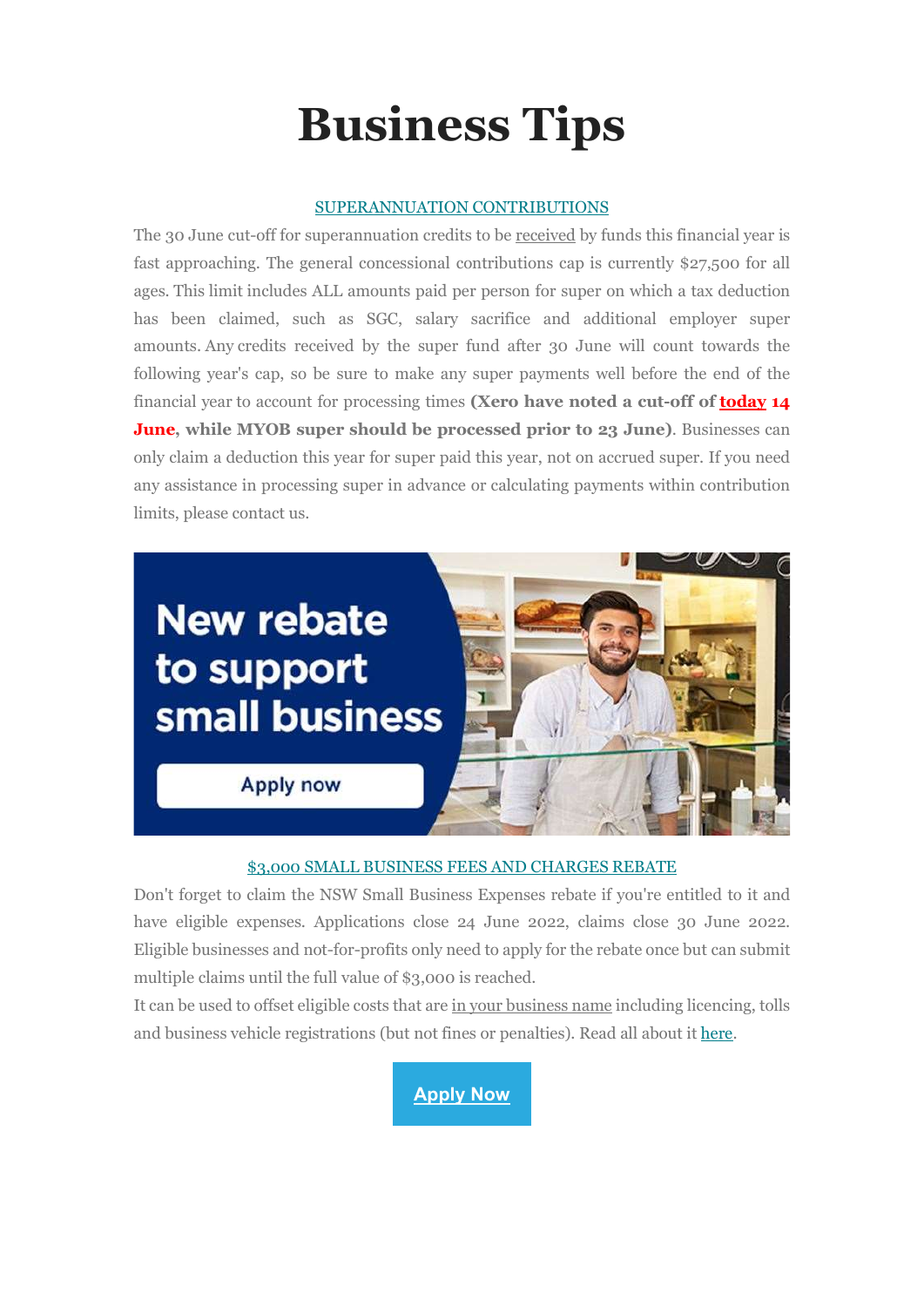## BOOKING APPOINTMENTS FOR STP

If you haven't yet booked in for EOY Payroll Finalisation through our Calendly, we will conduct this remotely for you. It generally takes around an hour but may take longer if you have a large payroll or if your payroll doesn't balance. Ideally this is done between your last pay for 2022 and first pay for 2023, and we will finalise your employees' Income Statements as part of the process.

## Book Remote STP Finalisation

## SUPERANNUATION GUARANTEE CHANGE

Super guarantee is slated to continue to increase by 0.5% each financial year until 2025. The new rate of super required to be paid from 1 July for the 2022/23 financial year is 10.5%, and the \$450/month minimum has been removed. We will update this on your software if we are doing your end of year Payroll Finalisation, but if not and you need assistance updating this in your payroll software for next financial year, let us know. For more information, head here.



## NEW MYOB FEATURES

Superannuation changes:

- a new option has been added to super payroll categories to help automate the super rate increase for pays dated 1 July onwards
- the \$450 super earnings threshold is automatically removed from super calculations for pays dated 1 July onwards
- the correct ATO reporting category is now set as the default for all super guarantee payroll categories, helping you stay compliant with ATO super reporting

There are also additional API and performance improvements, and bug fixes.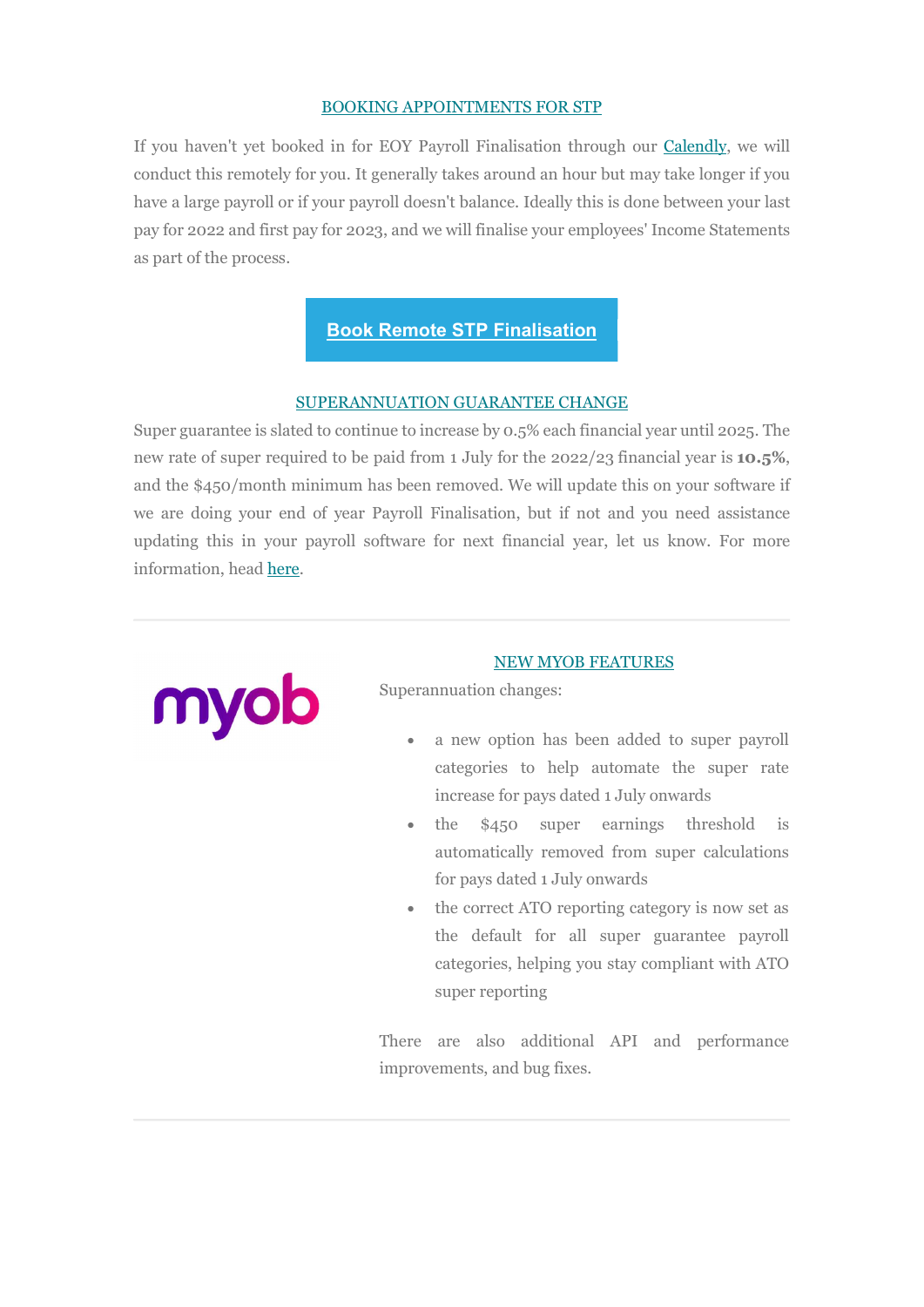#### STAMP DUTY ON NSW INSURANCES

For small business (<\$2M turnover), certain types of general insurance are exempt from NSW stamp duty, including commercial vehicle or aviation insurance, occupational indemnity insurance, and product and public liability insurance. If you qualify for the exemption and you've been charged duty on exempt insurance issued or renewed after 1 January 2018, you're entitled to a refund of the duty paid. Contact your insurer to find out the process. You'll also likely need to contact your insurer each renewal period to request the stamp duty exemption be applied. For more information and qualifying criteria, see here.

## OTHER GOVERNMENT GRANTS

Wanting to claim a government grant? You might find what you're looking for here!

View Available Grants

## OTHER EOFY TASKS FOR BUSINESSES

- Stocktake as at 30 June
- Log books take note of odometer on 30 June and total up the pages in each log book
- Review your Profit & Loss report, and if you've been profitable consider making any purchases you need prior to 30 June to maximise your deductions in this financial year. Pre-payment of expenses could include computers, materials, rent, advertising, insurance, electricity, stationery and lease payments.

#### WHAT IS INSOLVENCY?

The most common corporate insolvency procedures for an **insolvent company** are: liquidation, voluntary administration and receivership

bankruptcy and personal insolvency agreements.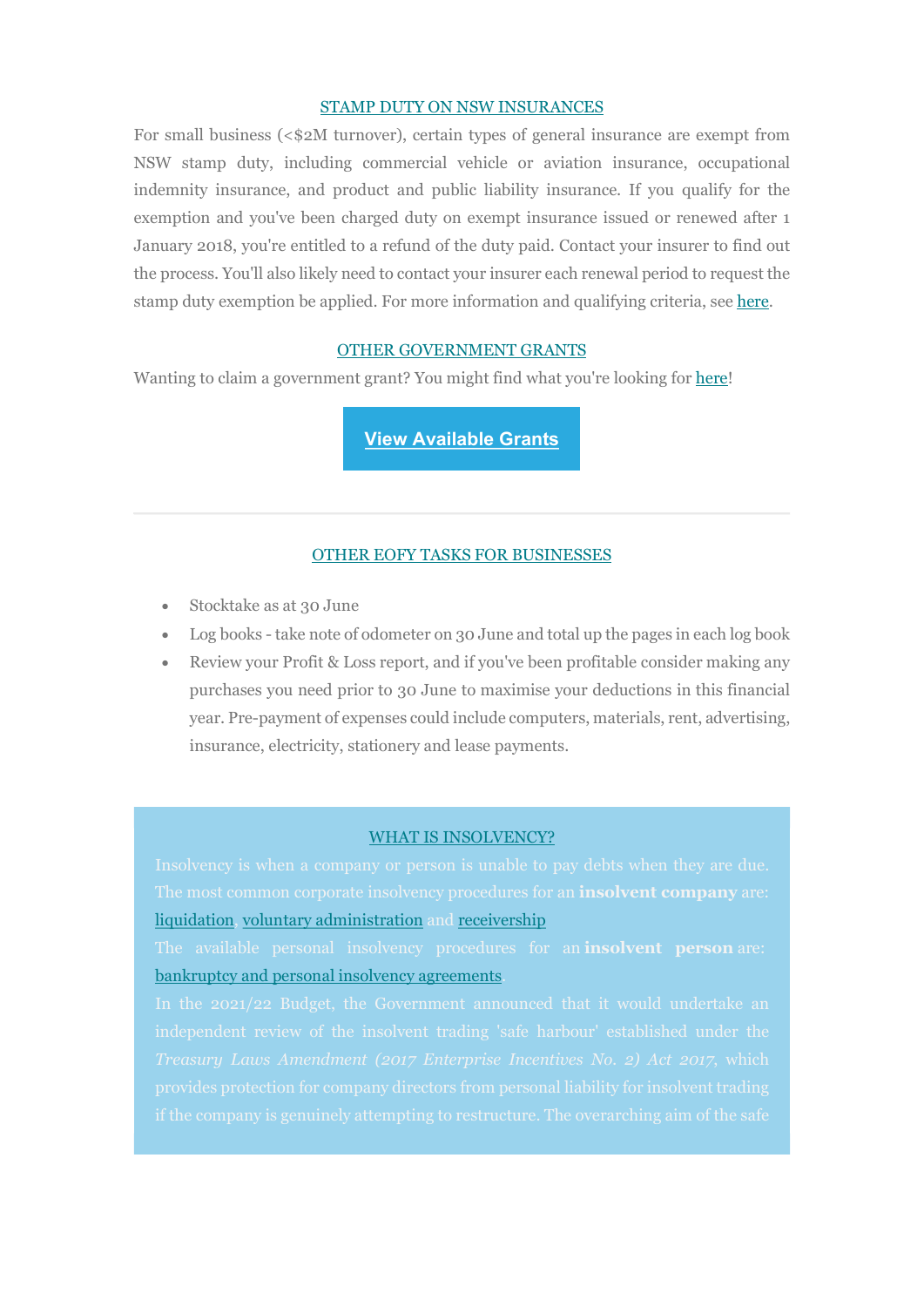government response here.

#### OUR PRIVACY STATEMENT

A reminder that our Privacy Statement is on our website here

## RECORD KEEPING

Good record keeping is important to track performance, meet reporting responsibilities, and access finance, and a number of records need to be retained for multiple years after they are made, after the transaction is complete, or after the relevant financial year has come to a close. Australian Securities and Investment Commission (ASIC) and the Fair Work Ombudsman (FWO) require documents to be kept for at least 7 years, while the Australian Tax Office (ATO) requires documents be kept at least 5 years, but in some cases longer, such as when assets are depreciated over time. Read the full article here.

## WANT TO GET PAID FASTER BY YOUR CUSTOMERS?

Become a merchant with Moula Pay to offer a buy now, pay later payment option to your customers and get paid sooner. Moula Pay is a smarter way for your customers to fund business purchases with you while better managing their cashflow, with 12 months to repay and the first 3 months interest and repayment free, and a credit limit up to \$250,000. Contact us to enquire further.



"We're trying to put the fun back into filing taxes."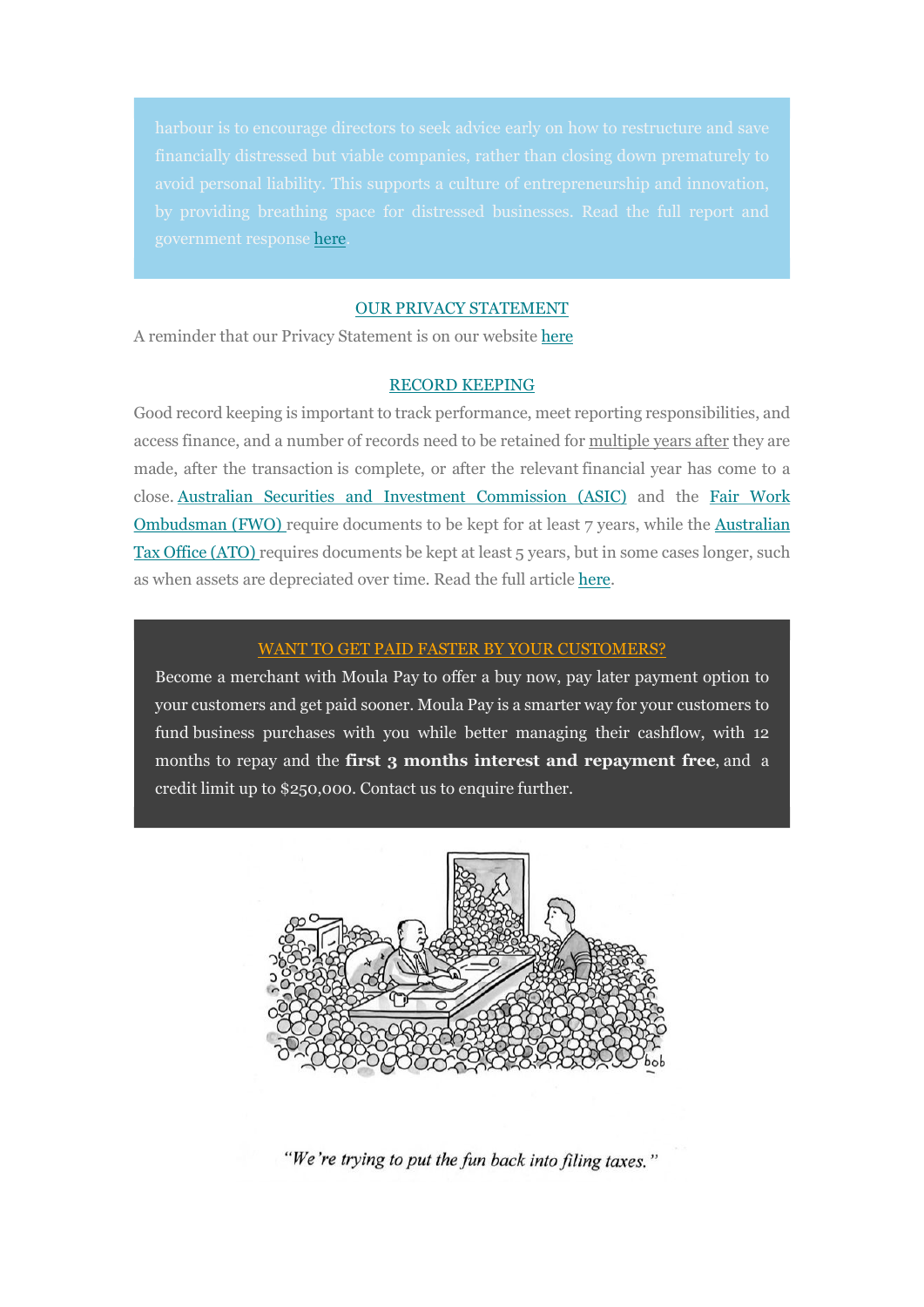# Individual Tips

## TAX BOOKINGS

Book in with us to do your tax after 30 June here. Note: the tax office don't usually start processing refunds until after 16 July, and most employers, health insurance providers, and financial institutions don't finalise their ATO reporting until mid July or later.

## Book in to do your Tax

## FAMILY TAX BENEFIT

If you don't claim fortnightly family tax benefit payments via Centrelink but are eligible for a lump sum payment, to be assessed for payment you need to claim using your Centrelink online account with myGov or lodge a manual Lump Sum Claim form. The deadline for 2020/21 year claims is 30 June 2022.

## SUPERANNUATION DEDUCTIONS

Are you planning to claim a deduction for superannuation payments? Payment must be credited to your super fund account by 30 June, and many funds have processing cut-off dates, so make any final payments ASAP. Prior to your tax return being done you also need to lodge a 'notice of intention to claim' form with your fund – we can assist with this.

## SUPERANNUATION CONTRIBUTION CAPS

Concessional contributions are contributions that are made into your super fund before tax. They are taxed at a rate of 15% in your super fund. From 1 July 2021 this cap increased to \$27,500.

Individuals making contributions on or after 1 July 2021 who exceed their cap no longer incur an Excess Concessional Contributions (ECC) charge.

Your cap may be higher if you did not use the full amount of your cap in earlier years, and you can check your available concessional contributions cap on ATO online services (via MyGov).

Non-concessional contributions are made from your after-tax income, and not taxed further in your super fund. From 1 July 2021 this cap increased to \$110,000. If you contribute more you may have to pay extra tax.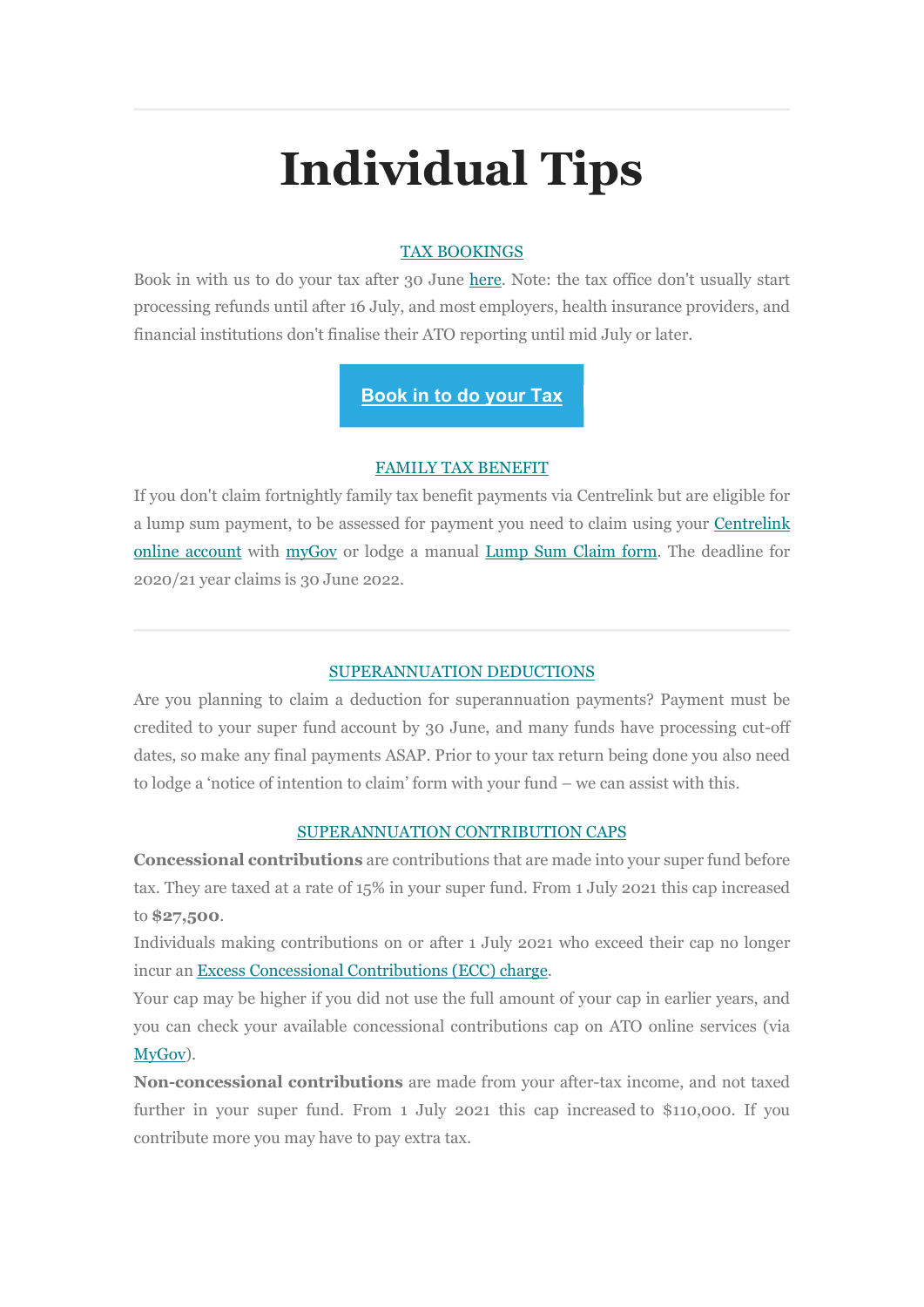Your own cap may be higher (if you can use the bring-forward rule), or nil (if your total super balance is more than \$1.6M for 2017-21 or \$1.7M from 2021-22).

If you have more than one fund, the total of all contributions made during a financial year count towards your cap. Head here for more information on concessional caps, and here for more on non-concessional contributions.

## FIRST HOME SUPER SAVER (FHSS) SCHEME

The first home super saver (FHSS) scheme allows you to save money for your first home inside your super fund. This will help first home buyers save faster with the concessional tax treatment of superannuation.

Eligible purchasers can currently apply to have a maximum of \$15,000 of voluntary contributions from any one financial year included to be released under the FHSS scheme, up to a total of \$30,000 contributions across all years, plus an amount of earnings that relate to those contributions.

From 1 July 2022, this maximum releasable amount across all years will increase from \$30,000 to \$50,000, with the max per financial year remaining at \$15,000. Read more here.

## BANKSTATEMENTS.COM.AU

We've recently started subscribing to illion BankStatements as a secure automated service which allows you to quickly submit bank statements to us for review. For information on how it works, benefits for you, security, and privacy, see the fact sheet on this useful service here. If you'd like to make use of this service, let us know.

## HAVING PRIVATE HEALTH COVER

You may be required to pay the Medicare Levy Surcharge if, during any period of the year, your family did not have an appropriate level of private patient hospital cover, and your income is above a certain amount, currently \$90,000 for singles and \$180,000 for families. A family unit for MLS purposes includes you, your spouse, and dependant children (regardless of their income). The surcharge doesn't cover you for healthcare, and can be more expensive than the cost of health insurance (between 1.0-1.5% of your taxable income plus reportable fringe benefits, and any amount on which family trust distribution tax has been paid).

Please review the family income thresholds here, more information on family units here, and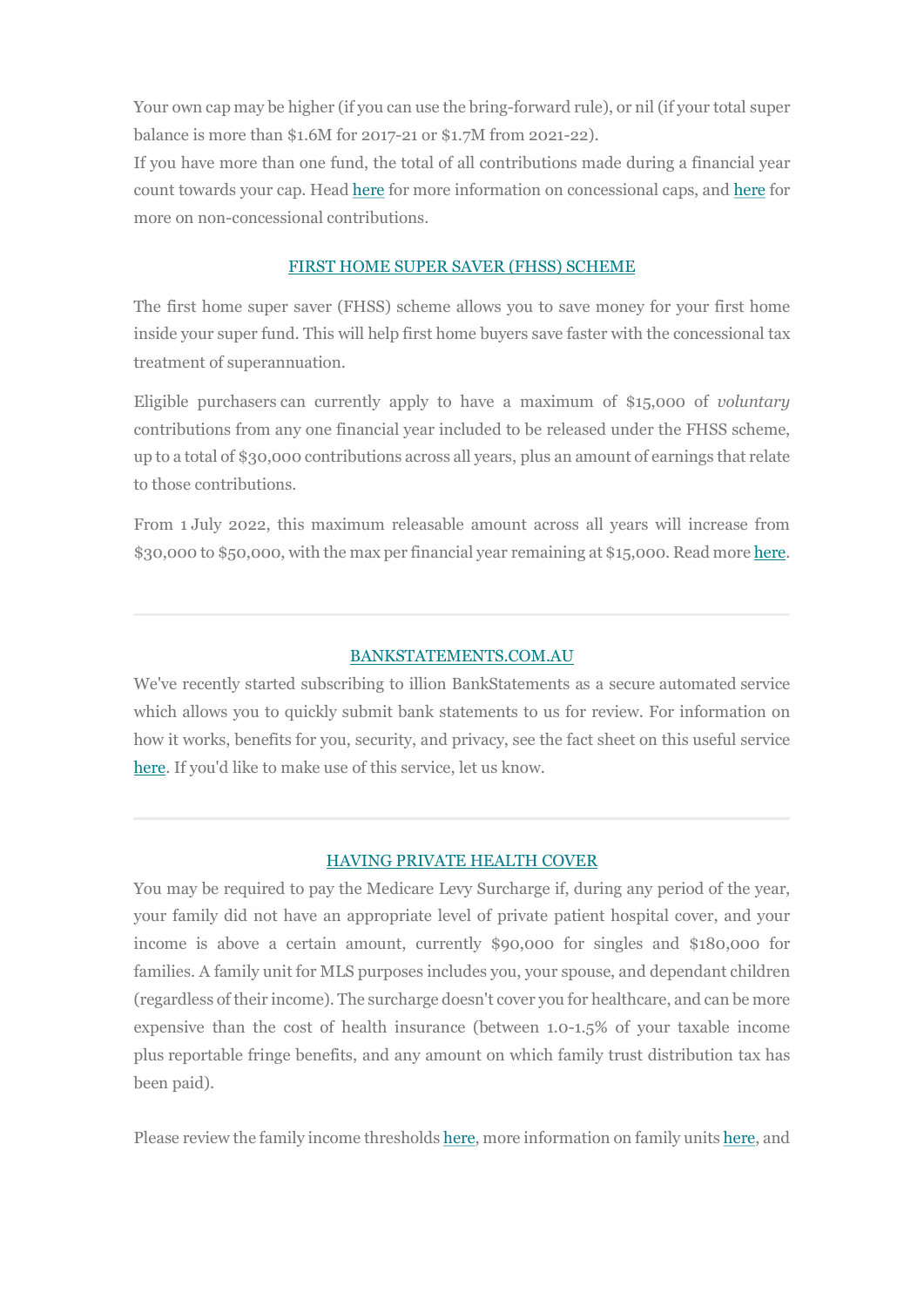consider whether your family has appropriate hospital cover to avoid having to pay the Medicare Levy Surcharge at tax time.

## LIFETIME HEALTH COVER (LHC) LOADING

Lifetime Health Cover (LHC) is a Government initiative that started on 1 July 2000 which aims to encourage people to take out hospital cover earlier in life and to maintain it. If you do not have hospital cover on your LHC base day (in most cases the later of 1 July 2000 OR the 1st July following your 31st birthday), then decide to take out hospital cover later in life, you will pay a 2% loading on top of your hospital premium for every year you are aged over 30 (which can be removed after 10 continuous years of hospital cover with LHC loading). You can avoid paying this loading if you take out hospital cover with an Australian registered health insurer before your Lifetime Health Cover base day and maintain this hospital cover. For more information see here.

#### PRIVATE HEALTH REBATE TIERS

Most Australians with private health insurance currently receive a rebate from the Australian Government to help cover the cost of premiums. This rebate is age and income tested, applies to hospital, general treatment and ambulance policies (but not overseas visitors health cover), with rebates ranging from 0%-32.812%.

Rates change between tiers for singles earning <\$90K, <\$105K, <\$140K, and above \$140K, or families earning <\$180K, <\$210K, <\$280K, and above \$280K. We recommend you check your declared income if you're claiming the rebate direct through your insurer for reduced premiums, especially if you're close to a threshold (to avoid a tax bill). You can otherwise claim the rebate as part of your tax return to receive the benefit as a tax offset, and be sure you're on the right rebate tier. For more information, see here.

## CAR LOG BOOKS

Log books for non-commercial vehicles such as sedans and SUVs should be checked to ensure they meet the substantiation requirements, which generally means a log book for 13 weeks every 5 years, tracking all the expenditure separately to commercial vehicle expenditure and taking odometer readings on 31 March and 30 June each year, and total up the pages in your log book. If you use your car for work, ensure you have completed your log book and that you have met the substantiation requirements.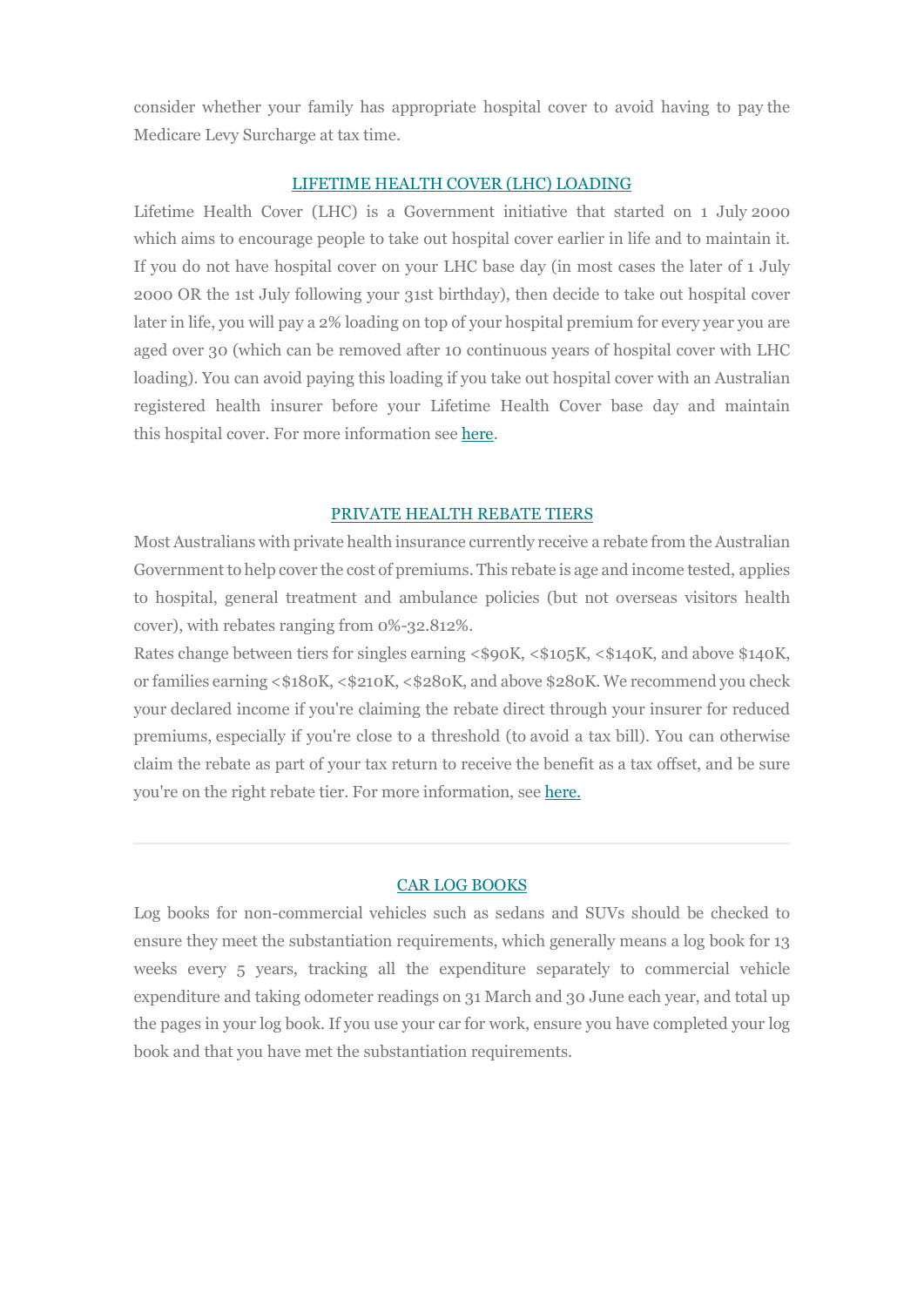

## OTHER EOFY PREPARATIONS

Other things you can do to prepare for the end of financial year:

- consider paying for tax-deductible work items by 30 June, e.g. work uniforms or selfeducation
- make tax-deductible donations. Check whether your donation will be deductible by searching the Deductible Gift Recipient (DGR) status of the recipient on the ABR here.

## SEARCH REBATES AND SAVINGS IN YOUR STATE

| <b>NSW</b> | <b>ACT</b>        |
|------------|-------------------|
| <b>VIC</b> | $S\!\!\!\!\Delta$ |
| QLD        | <b>WA</b>         |
|            | <b>TAS</b>        |

## OUR PRIVACY STATEMENT

A reminder that our Privacy Statement is on our website here

All efforts have been made to ensure accuracy of this information at the time of publication. You should, however, verify the accuracy of any information, and get advice on your personal circumstances, before taking any action in relation to newsletter articles.